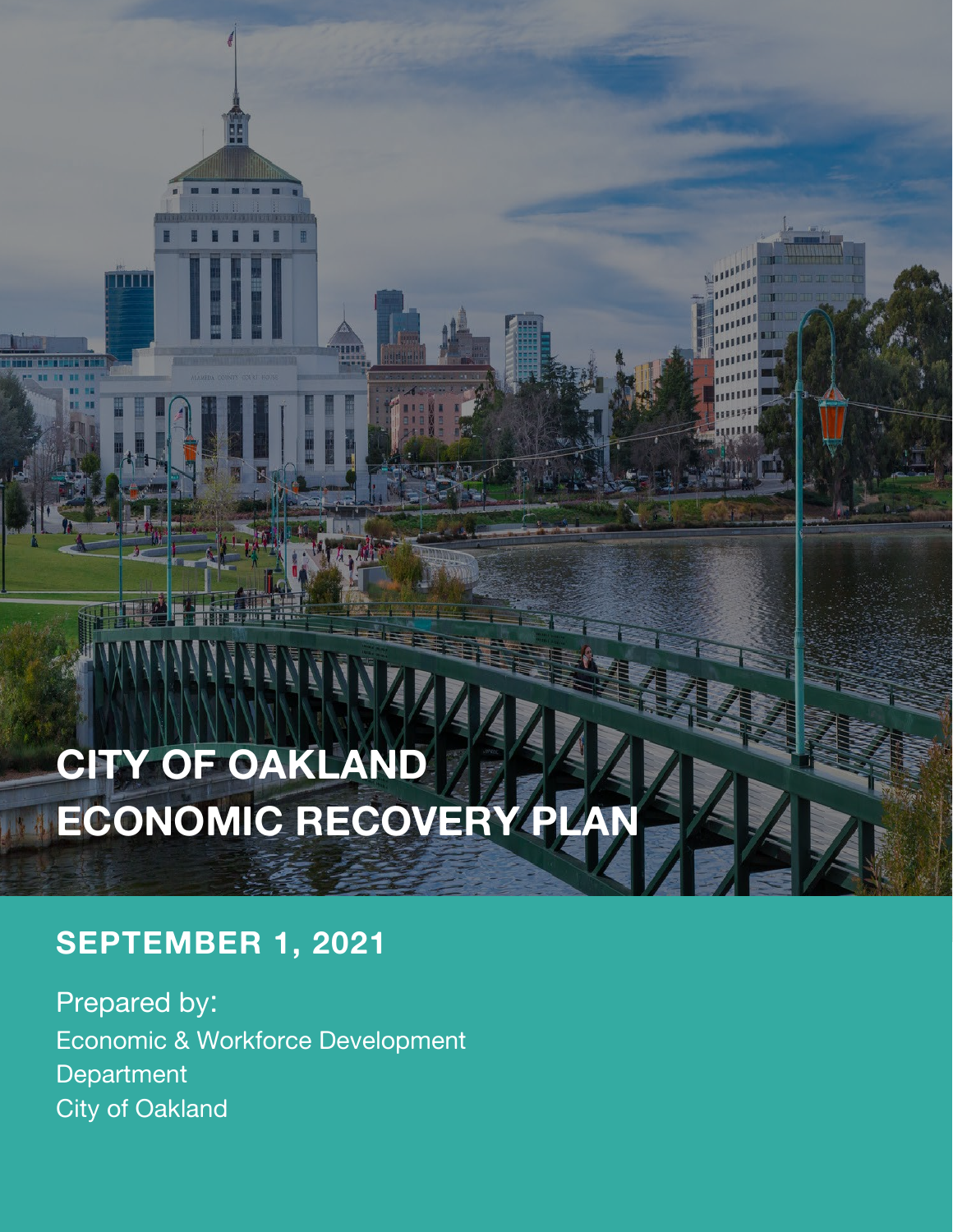#### **What's Included in the Plan**

- **| Introduction**
- **| Community Voice**
- **| The Nation's Economic Recovery: Oakland's Role and Opportunities**
- **Five Recovery Priorities**
- **| Financial Readiness & Stability – Equitable Small Business Support**
- **| Equity in Contracting and Grant Making**
- **| Social Cohesion - Youth Engagement and the Creative Economy**
- **| Growing Demand and Investment**
- **| Workforce Development**
- **| What's Next**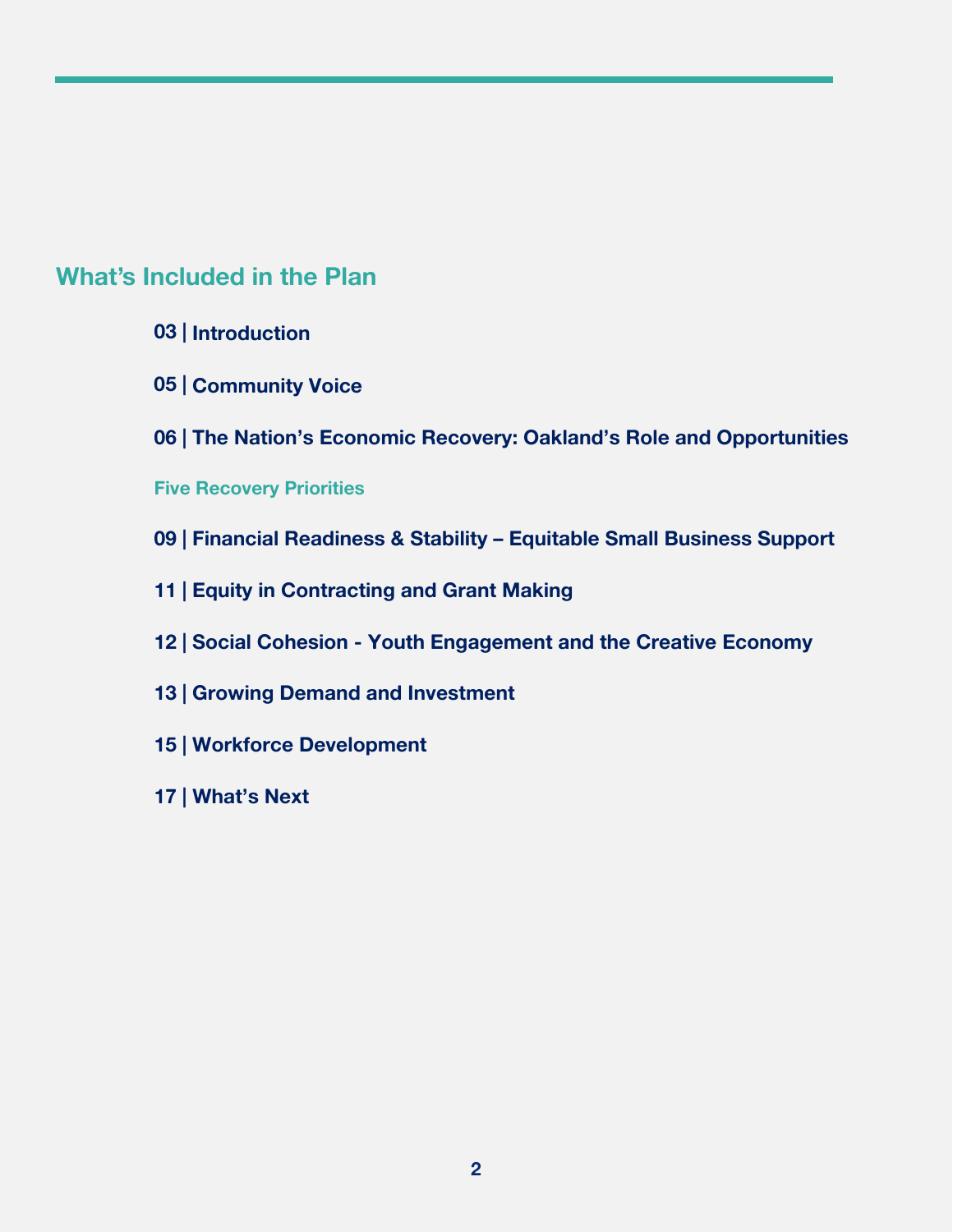<span id="page-2-0"></span>**As Oakland emerges from the COVID-19 pandemic, this Economic Recovery Plan is a blueprint for identifying short-term goals over the next year to guide an equitable recovery and inform the City's next Economic Development Strategy. The goal is a more equitable and inclusive economy that works for all Oaklanders. Prior to the pandemic, Oakland had moved just 2% towards our adopted economic goal of increasing Black and Latino household wealth. [1](#page-2-0) The impacts of COVID and the economic shutdown on Black and Latino households and on women means their incomes and wealth-building must be centered in recovery.**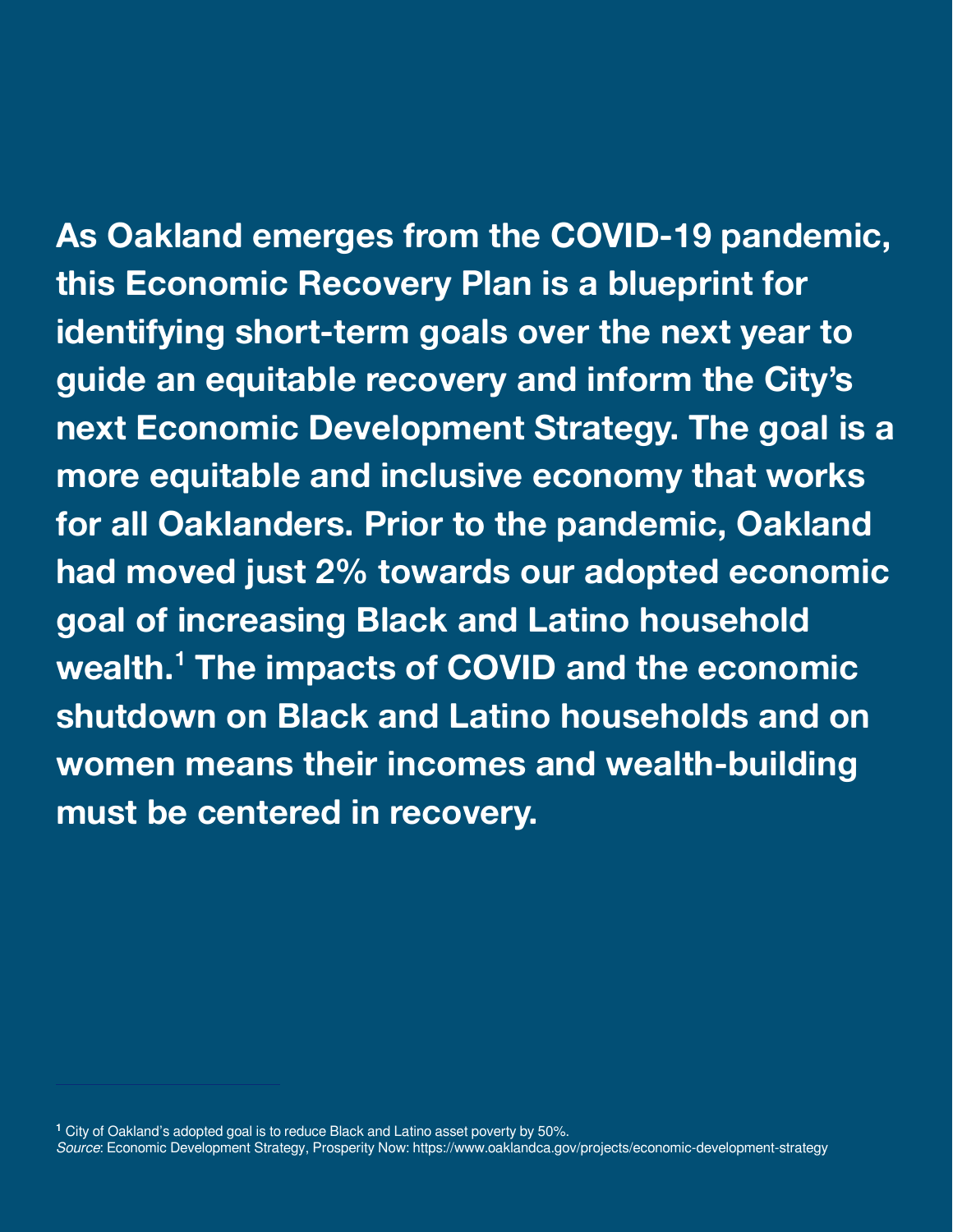The growing wealth gap between women and people of color compared to men and white populations constrains the overall growth of the economy. According to reports by McKinsey & Company and the Kellogg Foundation, closing the national gap between Black and white wealth creation by eliminating racial disparities in health, education, incarceration and employment could add \$1 trillion to the U.S. economy by [2](#page-3-0)028 and \$8 trillion by 2050.<sup>2</sup> For a majority peopleof-color city like Oakland, closing racial disparities in business ownership, business revenues, and income is a core strategy for economic growth.

The City of Oakland's 2018-2020 Economic Development Strategy established three high-level objectives: increasing economic productivity, improving economic security, and reducing racial wealth disparities.<sup>[3](#page-3-1)</sup> The COVID-19 pandemic had a profound impact on Oakland's economy and shifted the City's Economic & Workforce Development Department's (EWDD) focus to emergency response supporting Oakland's small businesses, nonprofits, artists, and vulnerable workers during the pandemic.

This Economic Recovery Plan is a one-year action plan grounded in the unique circumstances of COVID-19, with the goal of applying the lessons learned from the pandemic to direct EWDD's priorities during this crucial recovery period and inform the City's next three-year Economic Development Strategy, which will be released in 2022.

EWDD is building on the foundation established by the Oakland Economic Recovery Advisory Council (OERAC) and the COVID-19 Racial Disparities Task Force, two large and diverse advisory groups that helped the City of Oakland make immediate responses throughout the pandemic.<sup>[4](#page-3-0)</sup> OERAC and the COVID-19 Racial Disparities Task Force produced numerous policy recommendations that shaped ongoing actions in Oakland, including health and safety measures, the Oakland Resilient Families Guaranteed Income pilot, [5](#page-3-2) and flexible business use of public space through the Flex Streets program. These recommendations also guided how the City distributed funding from the federal Coronavirus Aid, Relief, and Economic Security (CARES) Act.

This Economic Recovery Plan distills the OERAC recommendations into five immediate priorities to act on over the next year, with an emphasis on closing race and gender disparities and helping Black, Indigenous and People of Color (BIPOC) and womenowned small businesses and lower-wage workers recover from the pandemic.

<span id="page-3-0"></span><sup>2</sup> [https://www.mckinsey.com/featured-insights/diversity-and](https://www.mckinsey.com/featured-insights/diversity-and-inclusion/diversity-wins-how-inclusion-matters)[inclusion/diversity-wins-how-inclusion-matters;](https://www.mckinsey.com/featured-insights/diversity-and-inclusion/diversity-wins-how-inclusion-matters) and [https://www.wkkf.org/resource-](https://www.wkkf.org/resource-directory/resources/2018/07/business-case-for-racial-equity)

<span id="page-3-2"></span><span id="page-3-1"></span>[directory/resources/2018/07/business-case-for-racial-equity](https://www.wkkf.org/resource-directory/resources/2018/07/business-case-for-racial-equity) <sup>3</sup> https://www.oaklandca.gov/projects/economicdevelopment-strategy

<sup>4</sup> https://www.oaklandca.gov/topics/oakland-economicrecovery-advisory-council

<sup>5</sup> Program run by UpTogether (formerly the Family Independence Initiative).<https://oaklandresilientfamilies.org/>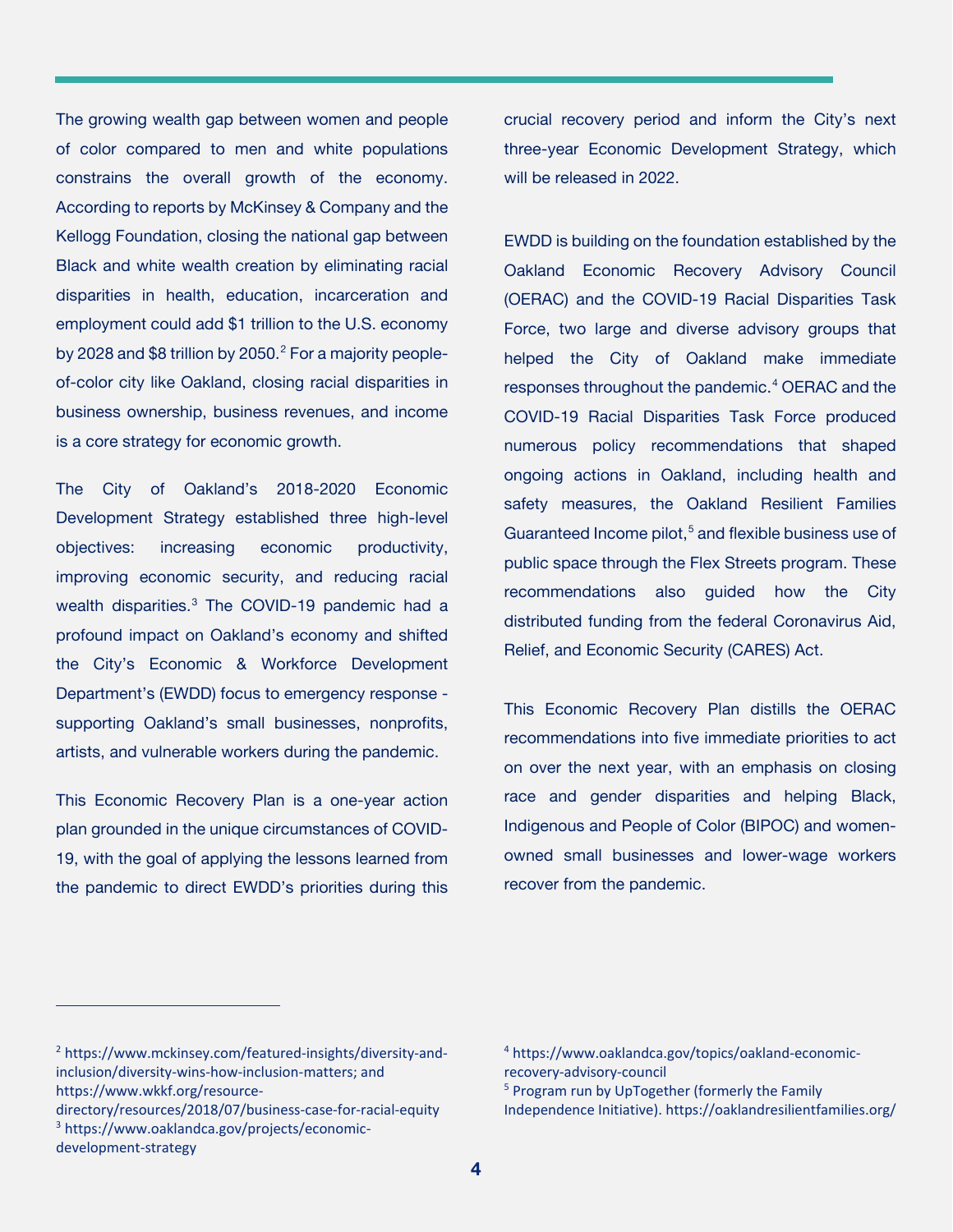#### **Community Voice**

An equitable recovery leads with those who have experienced and survived the most severe impacts of the pandemic. In addition to the Oakland Economic Recovery Advisory Council, 10 business service organizations, including Oakland's multicultural chambers of commerce and Visit Oakland, 48 small businesses (72% owned by people of color and 64% women-owned) and three community service organizations across the city (East, Downtown, and West Oakland) contributed their ideas for this recovery plan.

In 2020, EWDD staff and CARES Act-funded community partners worked with 2,823 local businesses to provide guidance on how to apply for funding and stay open safely through the pandemic. Nevertheless, many business owners reported a lack of contact and support. This report prioritizes deepening the City's outreach and response.

#### **Our Engagement Results:**

- Despite the hardships, small and mid-size businesses are "optimistic" (average rating of 2.8 out of 5) of a positive national economic recovery over the next 12 months.
- Many businesses still have not received Federal, State, or local stimulus funds, some due to a lack of the required financial and other documents.
- Small businesses stated their top priorities as:
	- **1.** Financial Assistance (grants/loans)
	- **2.** Public safety
	- **3.** A City-wide "Think Oakland First" marketing plan

**"Economic Development means circulating dollars locally, buying locally, supporting Black and Brown businesses and helping people sustain livelihood in the city."**  Oakland Youth Advisory Commission

Our city should capitalize on the relative optimism of small- to mid-size businesses by advancing programs and initiatives that deliver measurable progress. Businesses need more types of creative, low-barrier financing, such as low interest revolving loan funds, forgivable and bridge loans, guarantees, and equity investments. Through the work of the Cultural Affairs Division, the City can also help to build social cohesion and community healing and strengthen community resilience through cultural activities. Many of our nonprofit partners have a similar interest in building demand and investment. EWDD will tap into these channels to kick start the recovery.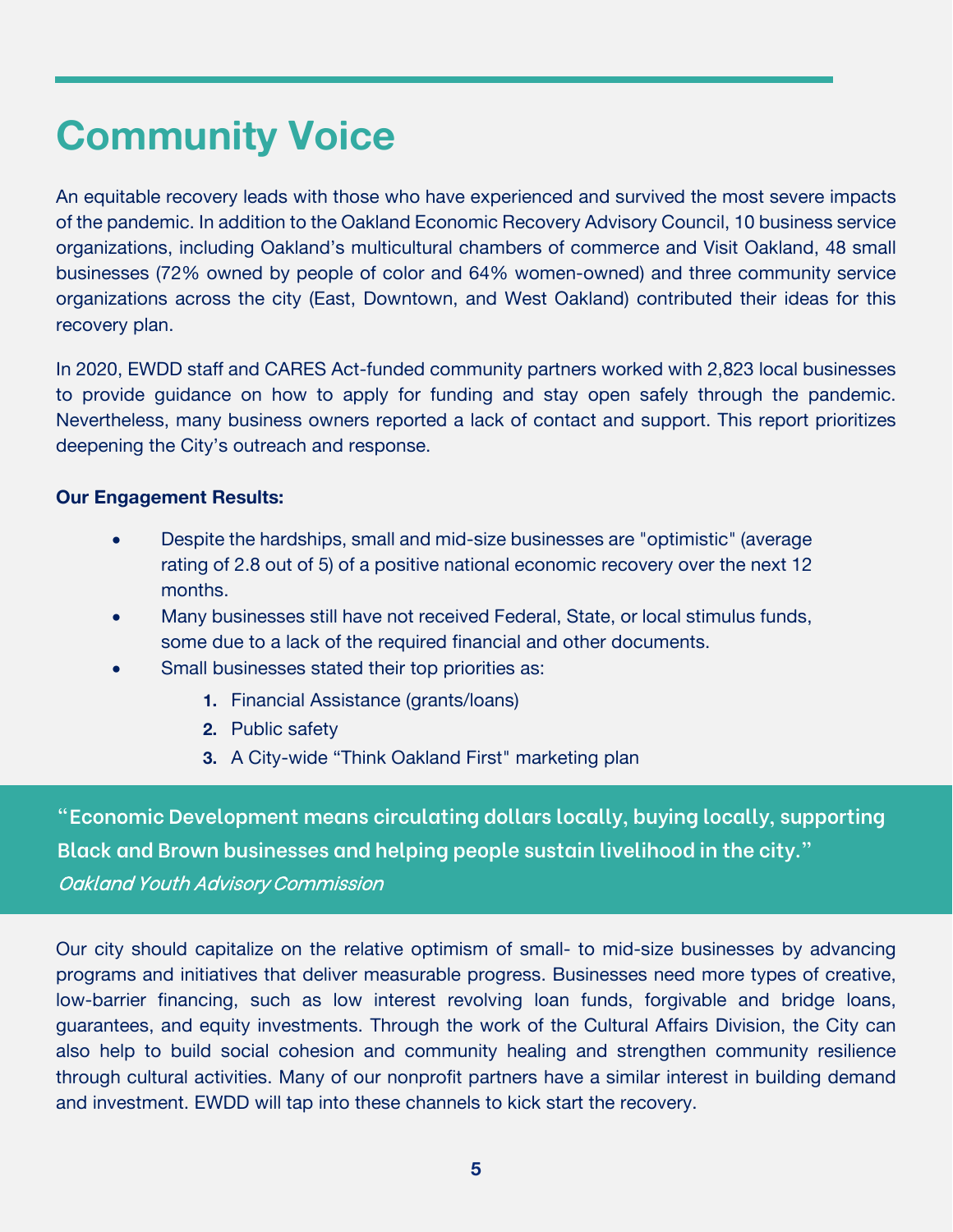# **The Nation's Economic Recovery: Oakland's Role and Opportunities**

The top growing industries in the nation's economic recovery include Healthcare and Information Technology (IT) fields such as Data Science, Software Development, and Artificial Intelligence (AI). Data scientists supported the increased demand for remote business operations during the pandemic, and companies who were forced to furlough employees used AI to keep up production. Postpandemic, demand for software developers has continued to increase. According to the U.S. Bureau of Labor Statistics (2020), healthcare is currently both Oakland and the country's largest employer. Jobs in the healthcare industry are projected to be among the fastest-growing over the next decade, accounting for nearly one-fifth of all new jobs created between 2019 and 2029. In California, Healthcare, Construction, IT, and Hospitality are the fastest growing industries, and are also the training focus in Oakland's current Local Workforce Development Plan.<sup>[6](#page-5-0)</sup>

Oakland's economy may also benefit from infrastructure investments in the American Rescue Plan. For example, the Federal infrastructure proposal as of June 2021 includes \$150 Billion for the Transportation Electrification Partnership, which could create 370,000 jobs in California. Alameda County currently leads the State in electrification employment and would be expected to capture a large share of that job creation.<sup>[7](#page-5-1)</sup>

Nationally, Black and Latina women are the most likely to have lost employment, most in need of support during recovery, and face the most barriers to successful careers. Training programs, financial and social support, support for child and dependent care – and for the business owners and workers in those industries, often women of color - will continue to be essential building blocks for Oakland's equitable recovery. Oakland's participation in the Regional Recovery effort, joining the San Francisco Foundation and cities of San Jose and San Francisco, is informing the City's Recovery work and advocacy in these areas.

In response to the economic shutdown, the Federal government and State of California have made historic investments in small business, as well as towards a more equitable and inclusive recovery, with unprecedented budget allocations. Oakland small business owners have access to these investment dollars through programs such as the Paycheck Protection Program, Economic Injury Disaster Loan, Restaurant Revitalization Fund, Shuttered Venue Operators Grant, the California Small Business COVID-19 Relief Grant Program and the California Rebuilding Fund. Local recovery should

<span id="page-5-0"></span>**<sup>6</sup>** California Budget and Policy Center, East Bay Works Regional Plan 2021, Draft Oakland Local Workforce Development Plan 2021.

<span id="page-5-1"></span> $7$  City of Oakland Decarbonization Workshop, June 2021, presentation from East Bay Community Energy.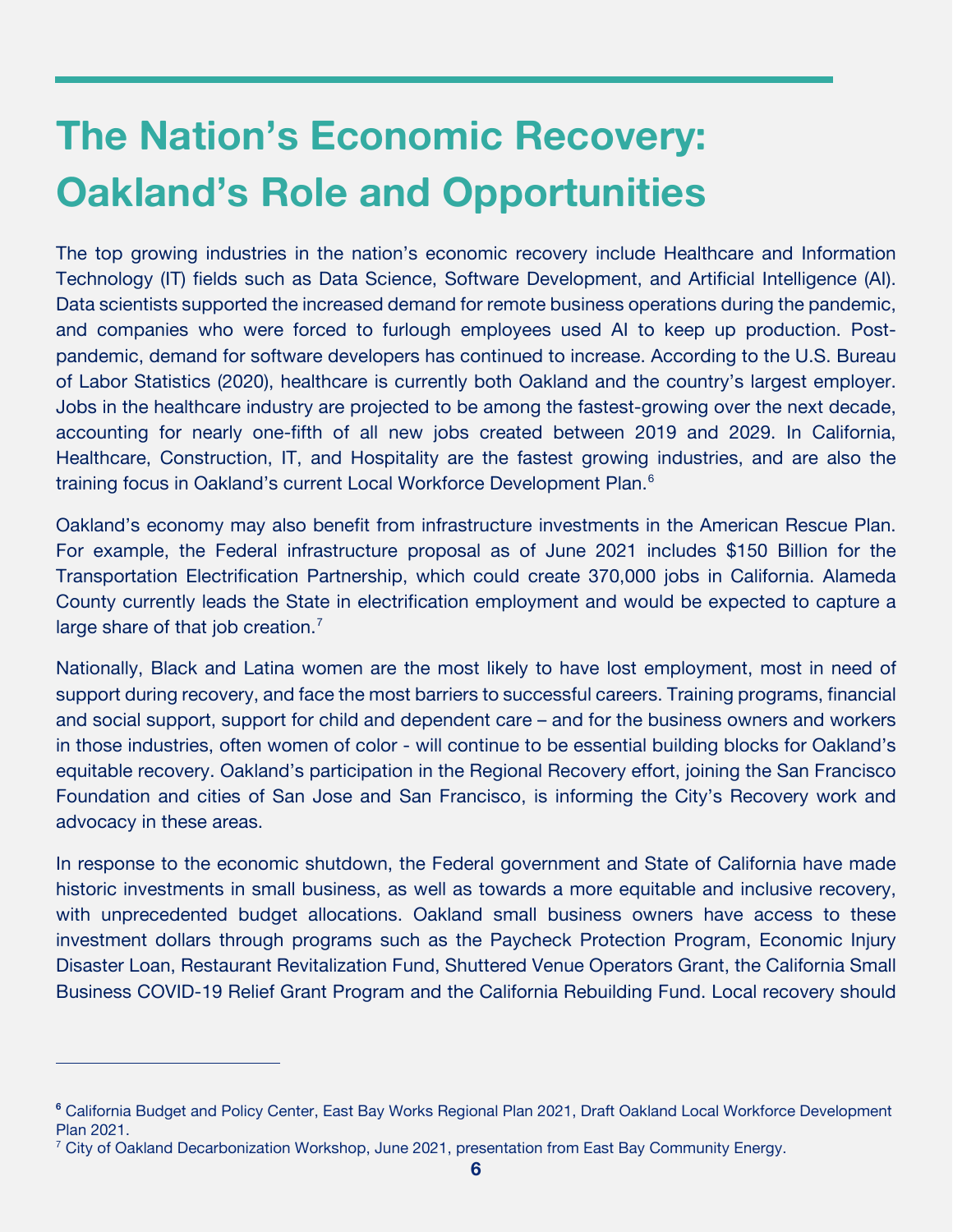leverage and maximize access to these funds and close gaps in their reach, which has been overwhelmingly concentrated in wealthy neighborhoods.<sup>[8](#page-6-0)</sup>

City relief efforts last year prioritized businesses that were unable to access early rounds of PPP and other stimulus funding. More than 2,200 individuals, businesses and organizations at risk of displacement received nearly \$17.5 million in emergency funds through City CARES Act funded grant programs. Of the individuals receiving grants, more than 86 percent were people of color, and the recipients generally represented the racial and geographic diversity of Oakland.<sup>[9](#page-6-1)</sup> New data shows that recent PPP rounds in 2021 were more successful at reaching BIPOC and women-owned businesses than earlier rounds.<sup>[10](#page-6-2)</sup> However, more focused efforts are still needed to support businesses in deep East Oakland, particularly unbanked businesses, to ensure they benefit from future programs and access available capital.

<span id="page-6-0"></span>**<sup>8</sup>** "How PPP loans benefited the Bay Area's wealthy, white areas more than those with large Black and Latino communities" by Shwanika Narayan, Nami Sumida and Lea Suzuki, San Francisco Chronicle, June 23, 2021, <https://www.sfchronicle.com/projects/2021/ppp-loans/>

<span id="page-6-1"></span>**<sup>9</sup>** City of Oakland Overview of CARES Act Expenditures, [https://cao-94612.s3.amazonaws.com/documents/21-0402-](https://cao-94612.s3.amazonaws.com/documents/21-0402-CARES-Act-Info-Memo-with-attachments_2021-04-03-004652.pdf) [CARES-Act-Info-Memo-with-attachments\\_2021-04-03-004652.pdf](https://cao-94612.s3.amazonaws.com/documents/21-0402-CARES-Act-Info-Memo-with-attachments_2021-04-03-004652.pdf) 

<span id="page-6-2"></span>**<sup>10</sup> "**SBA's Paycheck Protection Program reached more Black, women business owners in 2021" by Andy Medici, San Francisco Business Times, August 9, 2021. [https://www.bizjournals.com/sanfrancisco/news/2021/08/09/sba-ppp-loan](https://www.bizjournals.com/sanfrancisco/news/2021/08/09/sba-ppp-loan-data-forgiveness-business.html)[data-forgiveness-business.html](https://www.bizjournals.com/sanfrancisco/news/2021/08/09/sba-ppp-loan-data-forgiveness-business.html)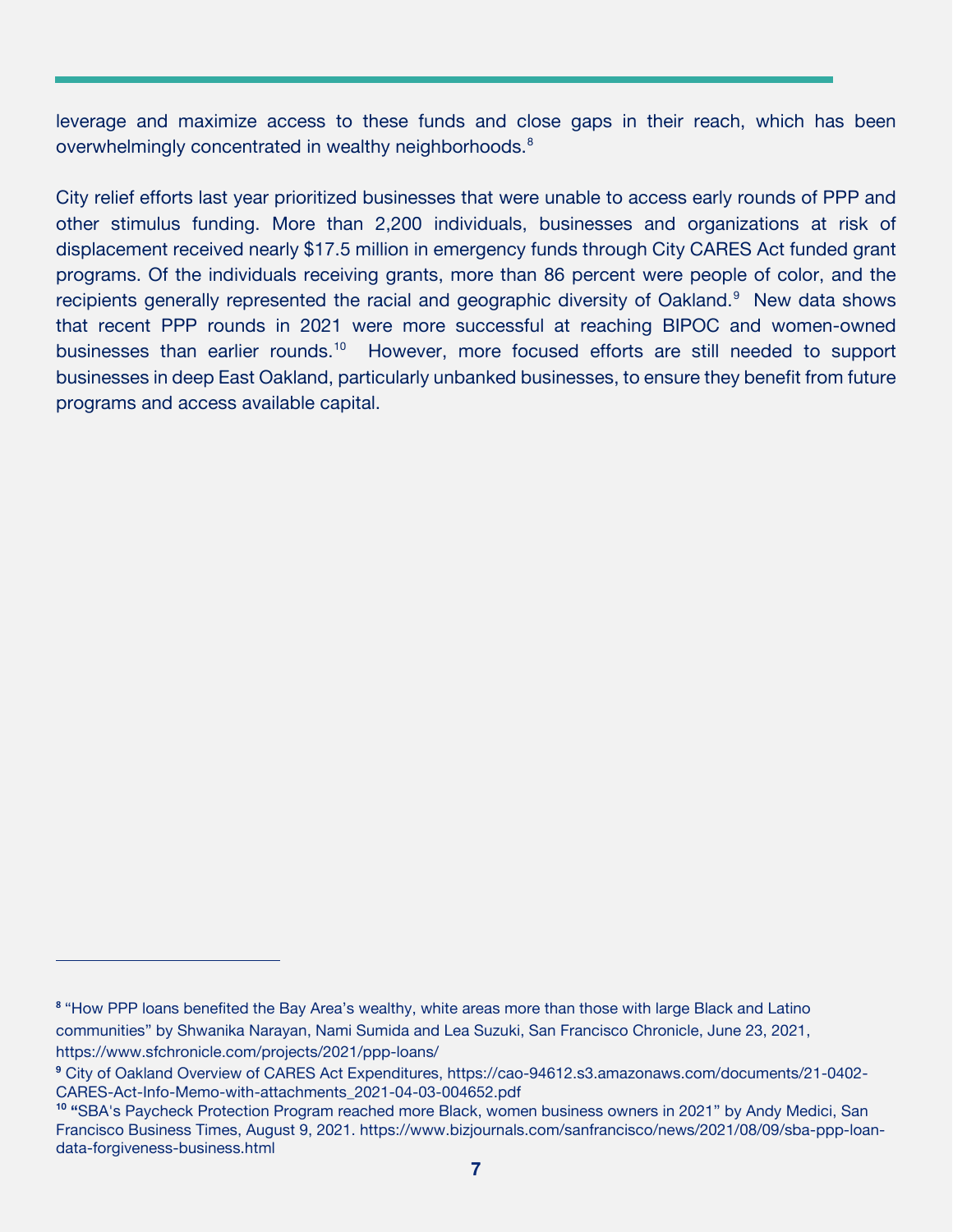# **Five Recovery Priorities**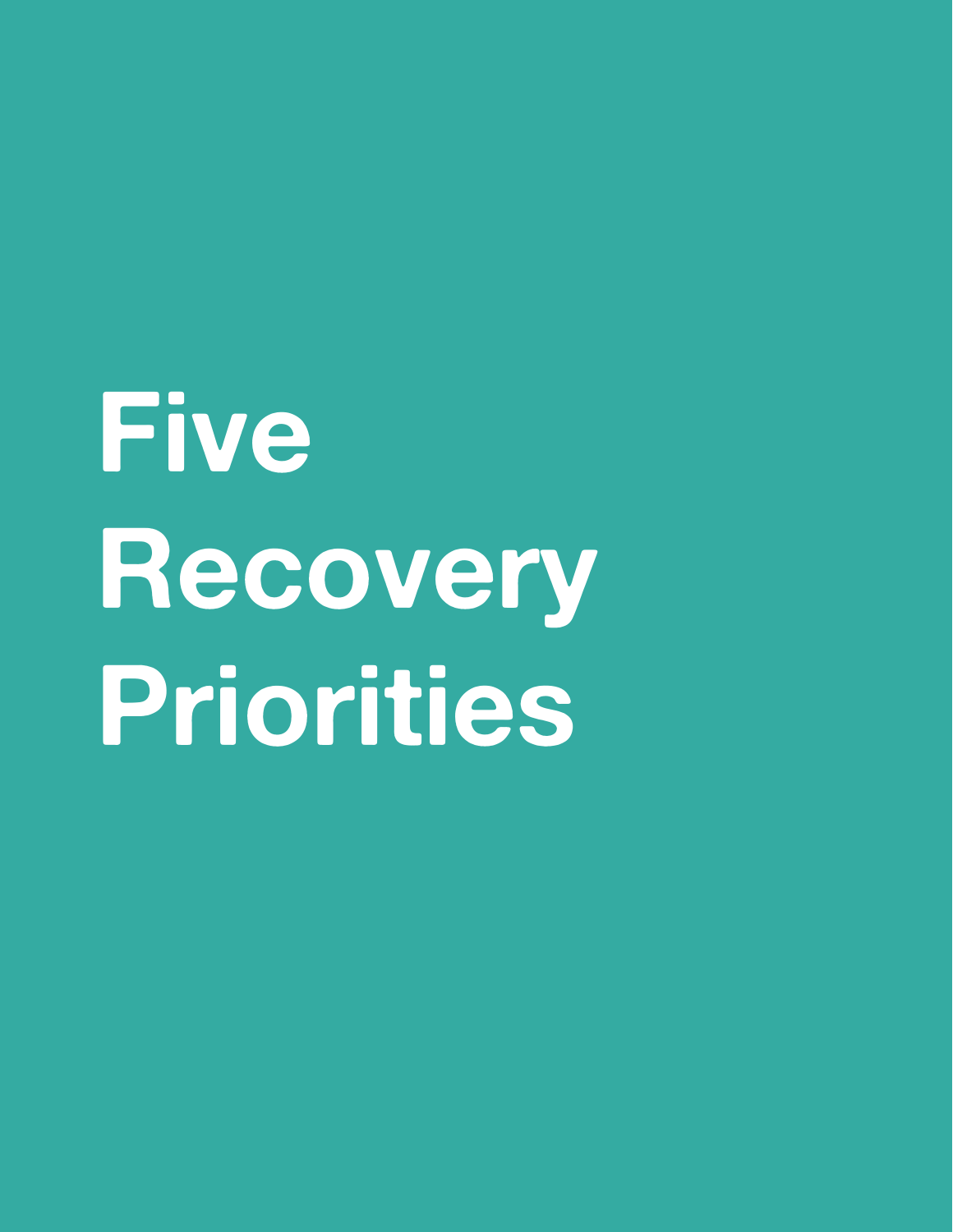# **1: Financial Readiness and Stability – Equitable Small Business Support**

Starting and sustaining a business takes courage, resources, and a support network. Many small businesses will require additional financial and technical assistance to recover from the COVID-19 economic downturn, especially businesses in arts and entertainment, retail, restaurants and those that rely on tourists, all of which were impacted heavily by the pandemic. From March to May 2020 there was a 41 percent drop nationally in the number of active Black business owners, and a 32 percent drop in active Latinx business owners. Immigrant business owners experienced a 36 percent drop nationally, and female business owners faced a 25 percent decrease.<sup>[11](#page-8-0)</sup> While business activity has partially rebounded, the disproportionate impacts from COVID-19 by gender, race, and immigrant status have lingered.

To realize a more resilient recovery, the City should work to increase capital flow to BIPOC and women-owned small businesses and build their support networks. Oakland's majority Black and Latino neighborhoods benefitted least from Federal Paycheck Protection Program and Economic Injury Disaster Loans, which favored large businesses with existing banking relationships.<sup>[12](#page-8-1)</sup> Speakers of languages other than English and those without internet access could not apply for funds without support. The City will target support to these businesses with the goal of closing these racial disparities.

Research with Black and Latino business owners in deep East Oakland showed the need to build trust and support throughout the ecosystem, including with banks, the City, landlords, and suppliers. At the same time, East Oakland has a large cluster of community-minded social entrepreneurs working to support their employees and neighborhoods. To meet business owners in their communities, the City will explore new models for providing services embedded in the neighborhoods, including a new Remote Business Assistance Center pilot, using a hub-and-spoke model to continue to work with community partners.

**Immediate Goal:** Support small businesses in getting capital-ready to shrink racial and geographic gaps in access to stimulus, grant funding and other financing.

EWDD will focus on the following actions:

• Partner with CDFIs, Business Service Organizations (BSOs) and community-based

<span id="page-8-1"></span><span id="page-8-0"></span>**<sup>11</sup>** Source: The impact of COVID-19 on Small Business Owners: Evidence of Early-Stage Losses from the April 2020 Current Population Survey; National Bureau of Economic Research; Working Paper 27309, June 2020 **<sup>12</sup>** https://www.oaklandca.gov/resources/quarterly-economic-dashboard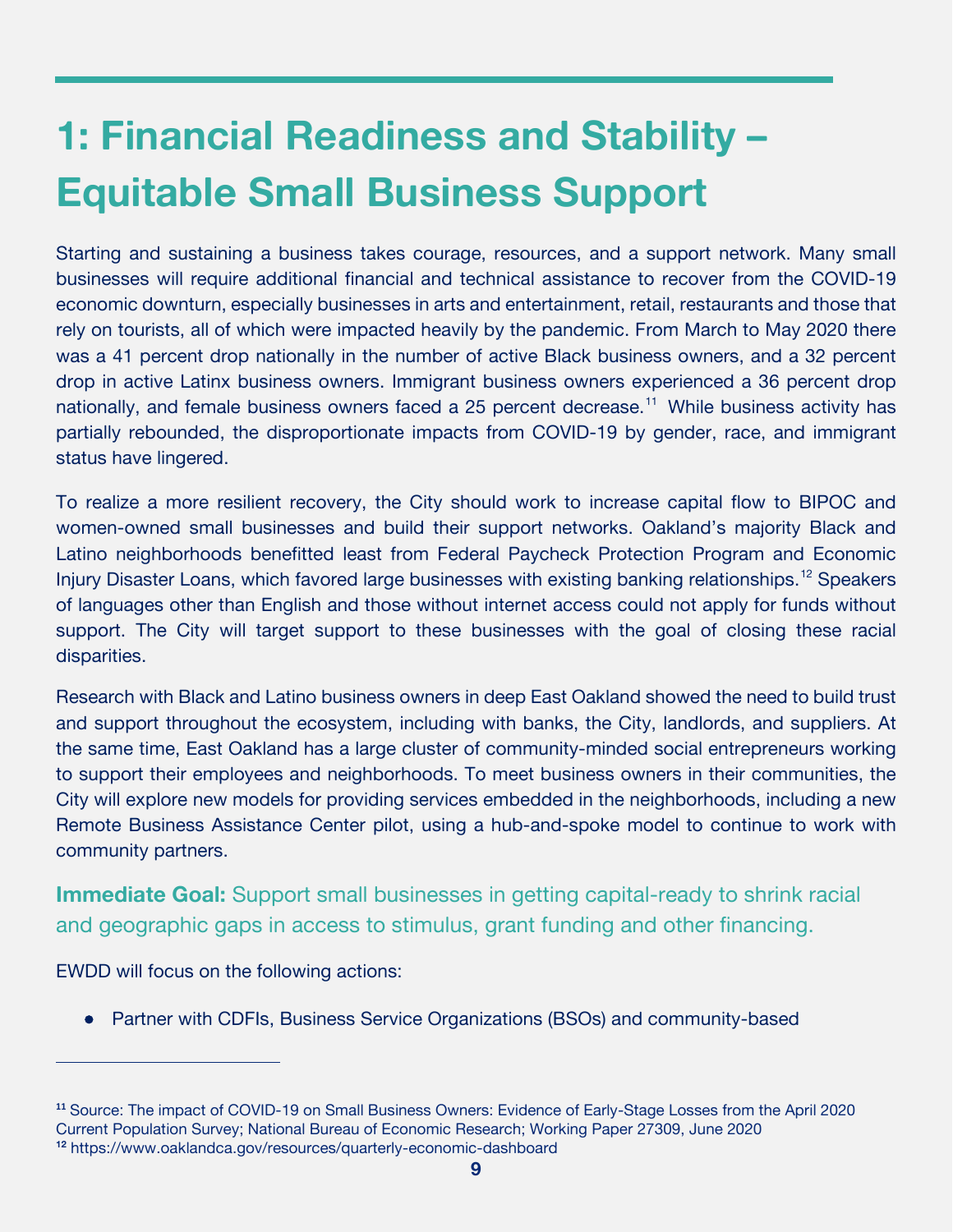organizations to build awareness and provide pre-application technical assistance to BIPOC and women-owned small businesses to apply for specific Federal/ State/Local incentive programs, such as:

- **California Rebuilding Fund.**
- **Targeted and Supplemental Economic Injury Disaster Loan Grant Advances.**
- **American Rescue Plan Investments in Childcare and other sectors.**
- California Small Business COVID-19 Relief Grant.
- Re-launch the City's Revolving Loan Fund (RLF).
- Pilot remote Business Assistance Centers to serve more businesses in the flatlands and grow trust in City business services.
- Continue to work with the Revenue Department to gather disaggregated race and gender demographic business license data and track revenue increases for Oakland's BIPOC and women-owned businesses.

**Longer Term Goals:** Grow Oakland's Revolving Loan Fund to \$5M to offer:

- **Bridge loans low- or no-interest loans until longer-term loans come through**
- **Emergency microloans >\$10K**
- **Forgivable loans > \$5K**
- **Low-interest loans for growing enterprises, focus on women and BIPOC owners.**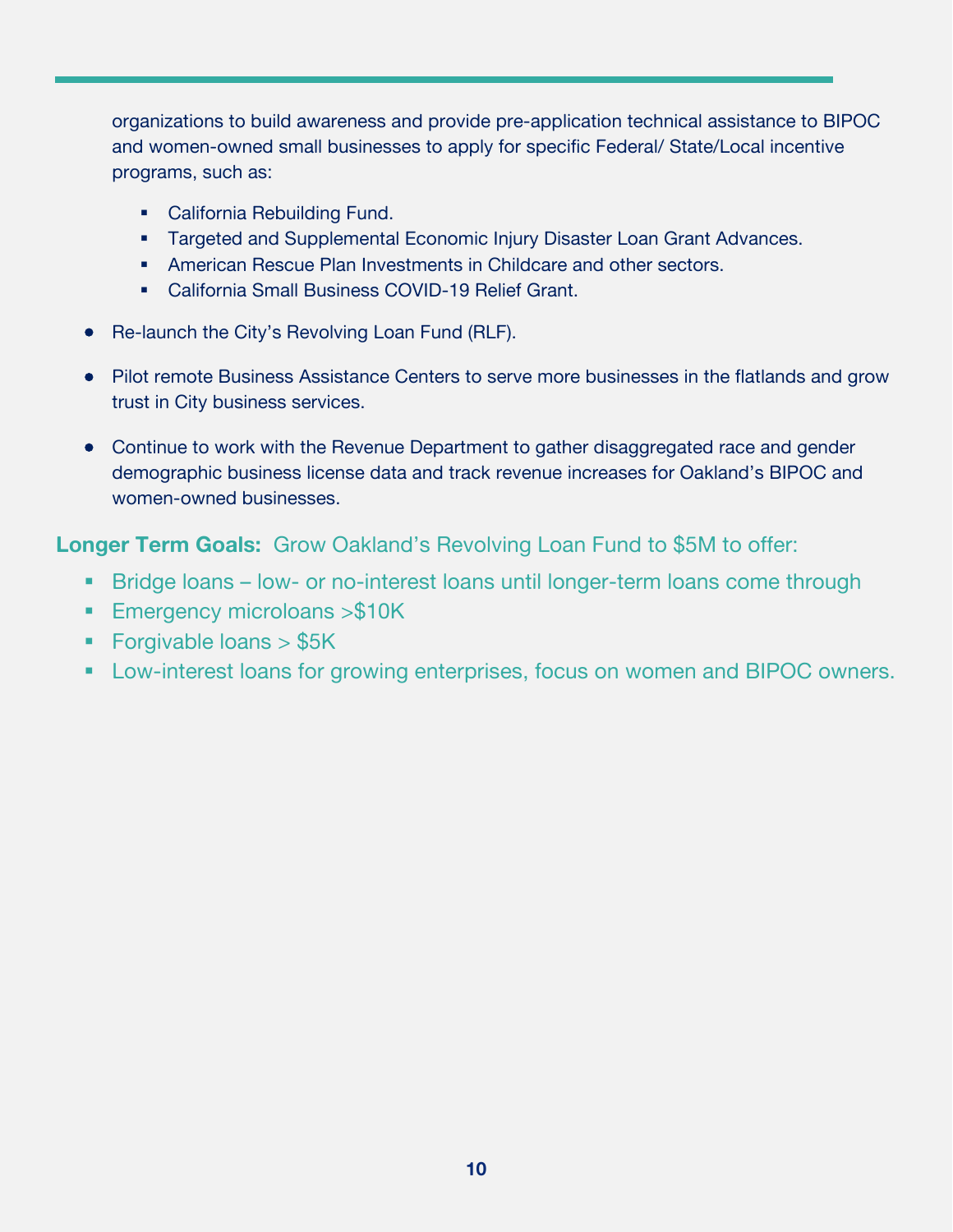## **2: Equity in Contracting and Grant Making**

Inclusive business participation in government procurement is an important way the City can help infuse income and jobs into the community. However, small businesses, many of which are BIPOC or women-owned, may find it difficult to access government contracting opportunities - contracting requirements may be onerous; liability insurance requirements may create a barrier; and cash flow requirements may make it infeasible for some small businesses to purchase materials and hire staff before being able to invoice the City for their work. It is often easier for small businesses to work as subcontractors to larger firms. The City's 2017 Race and Gender Disparity Study, which looked at data from 2001 to 2016, stated that "despite the Local and Small Local Business Enterprise (L/SLBE) Program's rigorous and aggressive race and gender-neutral goals, there is still a statistically significant disparity in the award of prime contracts to L/SLBE-certified African American businesses."[13](#page-10-0)

**Immediate Goal:** Support the interdepartmental effort, led by the City Administrator's Office (CAO) and Department of Workplace and Employment Standards (DWES) (formerly Contracts and Compliance) to increase access for local BIPOC and womenowned businesses and nonprofits to participate in government contracts.

EWDD will focus on the following actions:

- Deploy U.S. Economic Development Administration (EDA) grant and the Council-directed Construction Resource Center (CRC) Grant to provide training for 60-70 local contractors over a two-year period. Track outcomes.
- Work with the Information Technology Department to identify funding for and develop a public directory of local businesses that is compatible with iSupplier.
- Partner with DWES to provide technical assistance for Minority Business Enterprises/Woman Business Enterprises (MBEs/WBEs) that want to become certified.
- Bring a recommendation for program changes to City Council by Fall 2021 to the Façade and Tenant Improvement grant program to remove access barriers and close racial disparities.

**Longer Term Goals:** Develop targets to close disparities in grants and contracting throughout City government and continue to evaluate departmental processes to remove barriers for small/ local BIPOC and women-owned businesses.

<span id="page-10-0"></span>**<sup>13</sup>** https://cao-94612.s3.amazonaws.com/documents/City-of-Oakland-Disparity-Study.pdf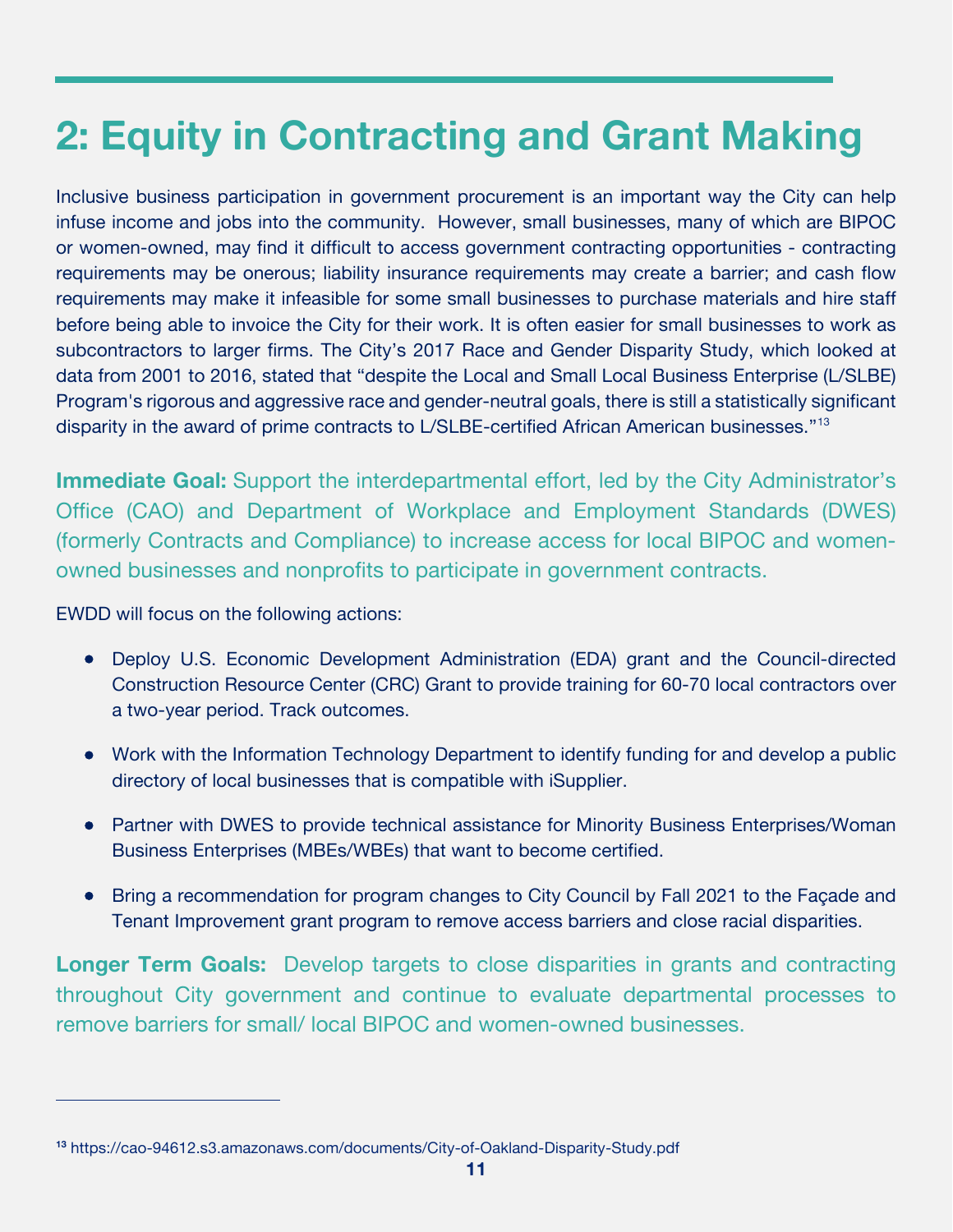# **3: Social Cohesion – Youth Engagement and the Creative Economy**

The pandemic did not just hurt sales at local businesses and cancel cultural events; it kept Oaklanders away from each other and from the community-building connections and daily interactions that are essential to a vibrant, resilient city. EWDD's Cultural Affairs Division, under the cultural plan goal of "Belonging in Oakland" is uniquely positioned to support this part of the recovery.

Cultural Affairs' Neighborhood Voices grant program seeks to bring Oaklanders together to create and support a sense of belonging within a community, foster social connections that lift our spirits, feed our community well-being, and offer visions for our collective future. It affirms the voices of Oaklanders by supporting the expression, recognition and understanding of the array of diverse communities that make Oakland unique, vibrant, and resilient. With additional funding, Neighborhood Voices can both engage and employ more local youth and articulate our community ties. Grants should serve Oakland ZIP Codes which had the hardest impacts from both COVID and unemployment, including 94601, 94603, 94605, 94606, 94607, and 94621.

**Immediate Goal:** Engage BIPOC youth and cultural arts voices in recovery planning and strengthen internal and external partnerships to increase social cohesion and community resilience.

EWDD will focus on the following actions:

- Expand the Neighborhood Voices grant program to support arts and culture through 2022. Encourage and track applications from ZIP Codes 94601, 94603, 94605, 94606, 94607, and 94621, which rank high in Oakland's Community Stressors Index.
- Develop a creative economy business focus by identifying and formalizing a partnership with one intermediary arts organization to provide business support for cultural organizations.
- Support the expansion and development of community markets that provide opportunities for vendors, artisans, artists, and makers. Support three new community markets and develop infrastructure to grow additional spaces.
- Streamline the special events process to encourage more arts, youth and other cultural events and remove barriers for BIPOC-led groups.

**Longer Term Goal:** Incorporate social cohesion as an economic development strategic goal with clearly defined outcomes and metrics.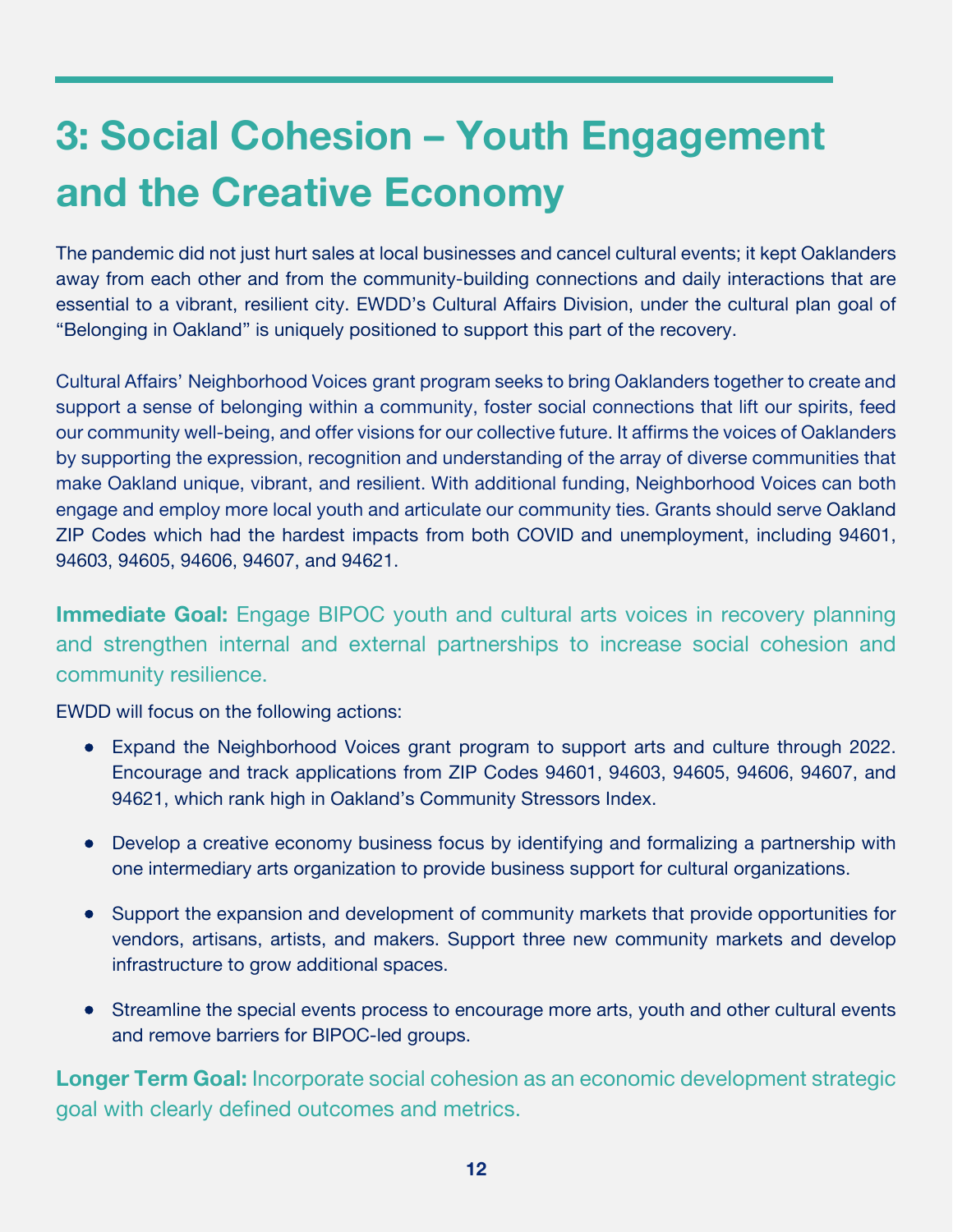#### **4: Growing Demand and Investment**

As the economy reopens, the City needs consumers to shop, spend, and dine locally to help retain businesses and grow sale tax revenues for the City. Business Improvement Districts (BIDs) and Business Organizations are essential partners in attracting shoppers and marketing local businesses. In addition, the City is uniquely poised to attract new business and development investment from outside Oakland to expand our local economy.

The pandemic did not diminish the City's strong fundamentals and advantages as a business location. During the pandemic, record levels of investment still flowed into Oakland and the East Bay: in 2020 alone, over \$906 million in venture capital was invested in Oakland firms, including in FinTech, HealthTech, CleanTech, and the Food Industry.<sup>[14](#page-12-0)</sup> In the City's industrial areas, the number of manufacturing jobs held steady for the last five years before declining in 2020, while cannabis, transportation and warehousing employment is steadily growing.<sup>15</sup> The City's marketing efforts should target investment in businesses located in our industrial areas, which bring a higher proportion of accessible living wage jobs than businesses in commercial areas.<sup>[16](#page-12-2)</sup>

**Immediate Goals:** Execute an expanded city-wide shop local marketing campaign to encourage consumers to spend their dollars locally. Develop a business attraction strategy focused on industrial lands. Support businesses through the permitting process.

EWDD will focus on the following actions:

- Run an expanded "Think Oakland First" year-round marketing campaign to encourage consumers to shop locally. Total social media, outdoor and print impressions: 6,800,000; Unique Web Page Visitors: 7,500.
- Develop a business attraction proposal to attract, grow, and stabilize core businesses in targeted locations.
- Work with the Planning & Building Department (PBD) to develop standard operating procedures and enhanced tools to help businesses navigate the permit process.
- Position Oakland for industrial innovation and expanded local manufacturing. Improve occupancy of vacant industrial sites by 10% over one year.

<span id="page-12-0"></span>**<sup>14</sup>** Pitchbook data, East Bay Economic Development Alliance

<span id="page-12-1"></span>**<sup>15</sup>** EWDD analysis of CA Employment Development Quarterly Census of Employment and Wages, Q2 2020

<span id="page-12-2"></span><sup>&</sup>lt;sup>16</sup> Hausrath Economics, Draft Industrial Lands Study, prepared for the City of Oakland 2020.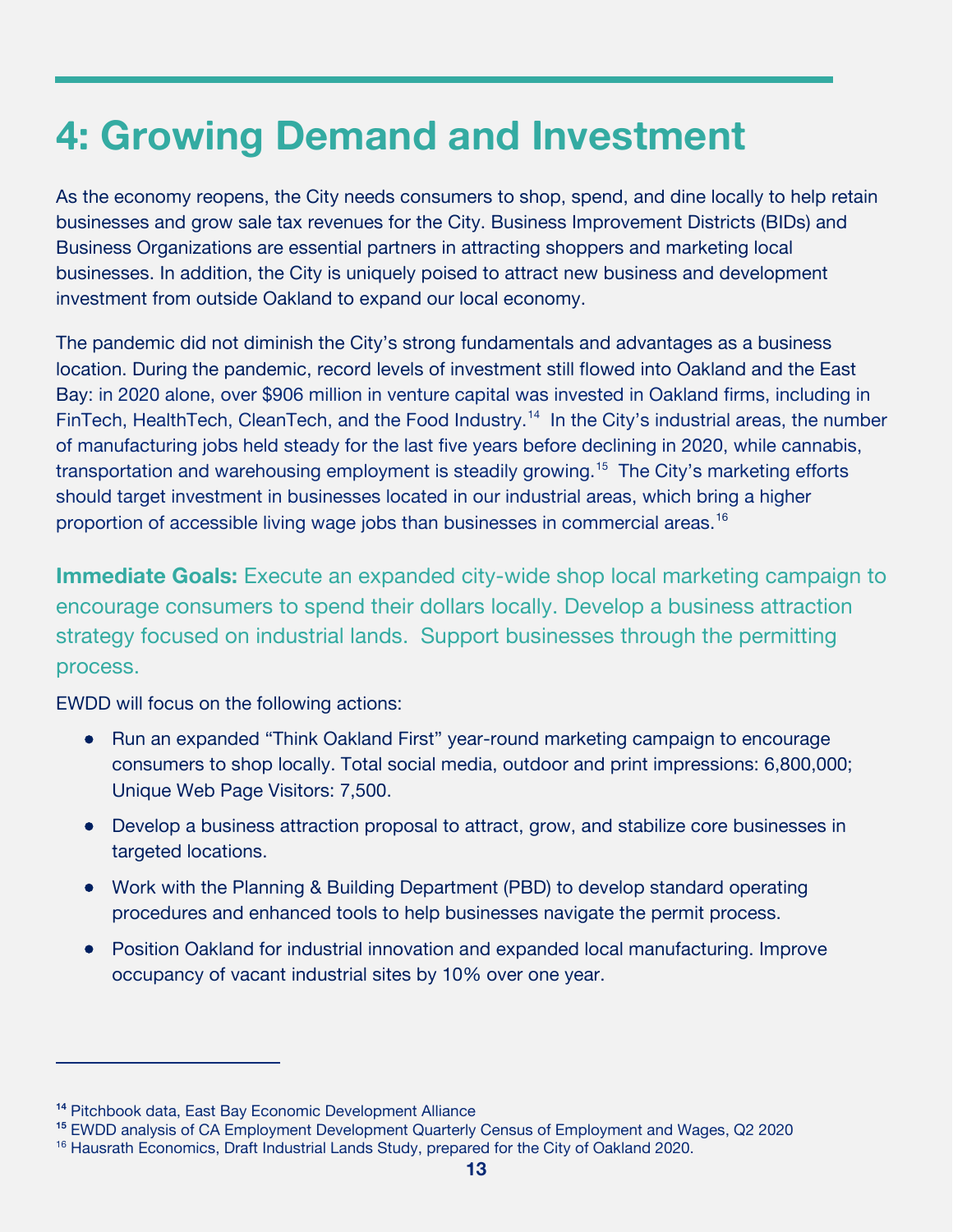**Longer Term Goals:** Streamline and clarify the BID creation and renewal process and support the new BIDs and merchant organizations in the flatlands. Assess the feasibility of a cannabis BID or partnership organization. Attract new firms to Oakland's industrial areas and increase the number of good jobs for local residents by 250 by 2025.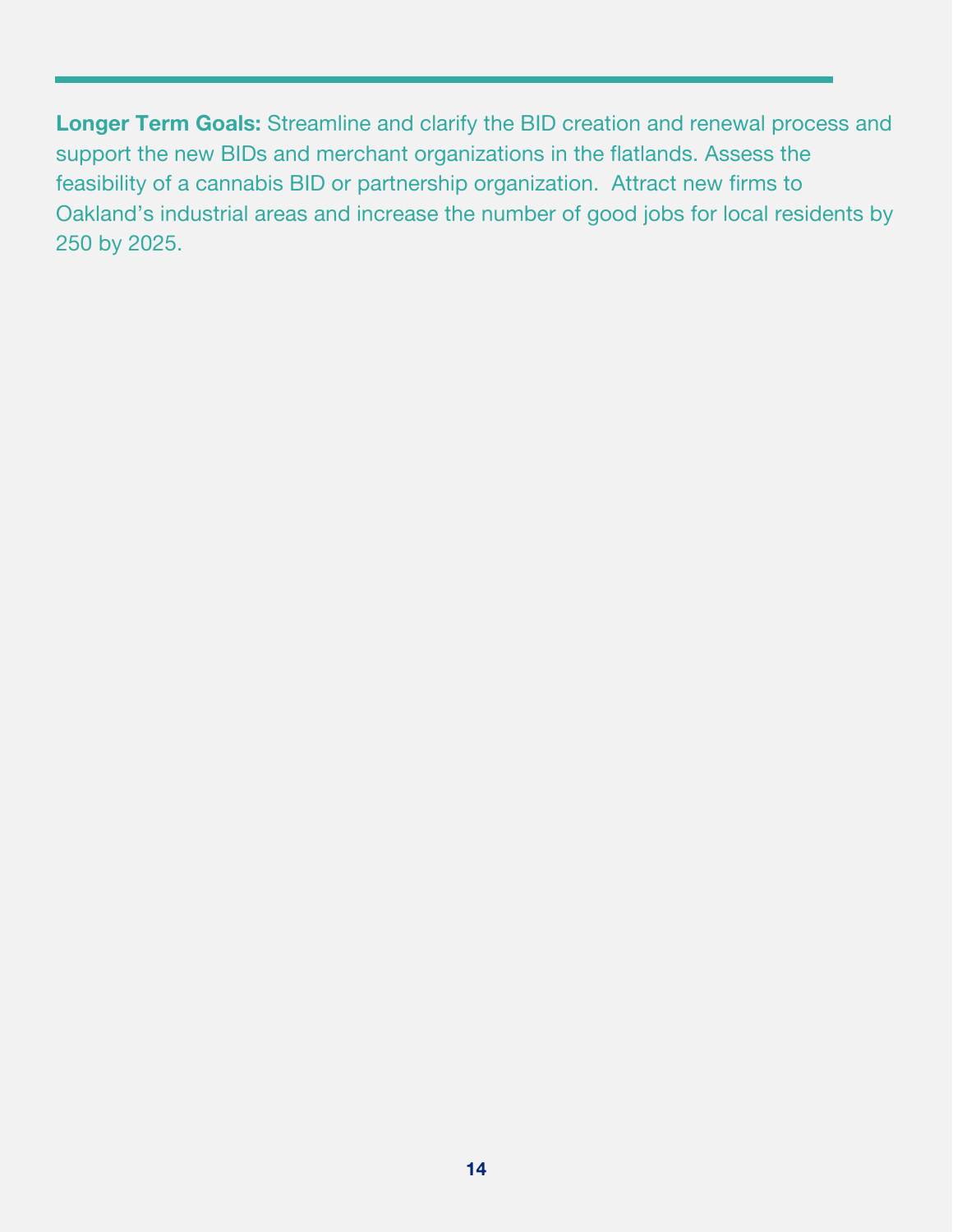#### **5: Workforce Development**

Retraining workers that have been displaced due to the COVID-19 pandemic is a priority, particularly in professions that are not likely to return to pre-pandemic levels. As businesses have changed their operating models to function with less capacity, they have learned in many cases how to survive with fewer staff.[17](#page-14-0) Although many local businesses are currently hiring, some restaurant, entertainment and other jobs may not come back. BIPOC workers are overrepresented in industries with high employment losses and automation potential.<sup>[18](#page-14-1)</sup>

During the COVID-19 pandemic, EWDD's Workforce Development Division pivoted to online offerings to keep delivering services. They conducted three virtual jobs fairs, operated "Rapid Response" services online for laid off workers, and launched a new free training program through Metrix, an online platform available 24/7 in three languages that had 373 participants in the first quarter of 2021.<sup>[19](#page-14-2)</sup> The Workforce Development Division should build upon the successes of #OakWIFI and #OaklandUndivided,<sup>[20](#page-14-3)</sup> which secured over \$15M to provide Oakland students with computers and internet access, by exploring ways to close the digital divide for workers, small businesses, and outof-school youth.

**Immediate Goals:** Upskill and reskill low-wage workers who have been displaced or are at high risk of displacement to reduce racial disparities in unemployment. Provide expanded opportunities for Oakland's youth to find good local jobs.

EWDD will focus on the following actions:

- Expand Year-Round and Summer Youth Employment Program, continuing to prioritize Black, Latinx, Native American, and Pacific Islander youth residing in East Oakland, Fruitvale, and West Oakland. Include new placements in cultural arts organizations and engage the Youth Commission in Youth workforce program planning and design.
- Increase the number of adult jobseekers trained through Oakland Workforce Development Board-funded training programs in 2021-2022 from 100-150 to 300. Target programs to support job training and placement in fast-growing industries including Healthcare, Construction, IT, and Hospitality, consistent with the current Local Workforce Development Plan.
- Identify funding and create a marketing campaign to increase awareness and use of

<span id="page-14-0"></span>**<sup>17</sup>** https://www.mckinsey.com/industries/public-and-social-sector/our-insights/us-small-business-recovery-after-thecovid-19-crisis

<span id="page-14-1"></span>**<sup>18</sup>** https://www.oaklandca.gov/resources/quarterly-economic-dashboard

<span id="page-14-2"></span>**<sup>19</sup>** https://oakland.metrixlearning.com/

<span id="page-14-3"></span>**<sup>20</sup>** https://www.oaklandca.gov/topics/oakwifi; https://www.oaklandundivided.org/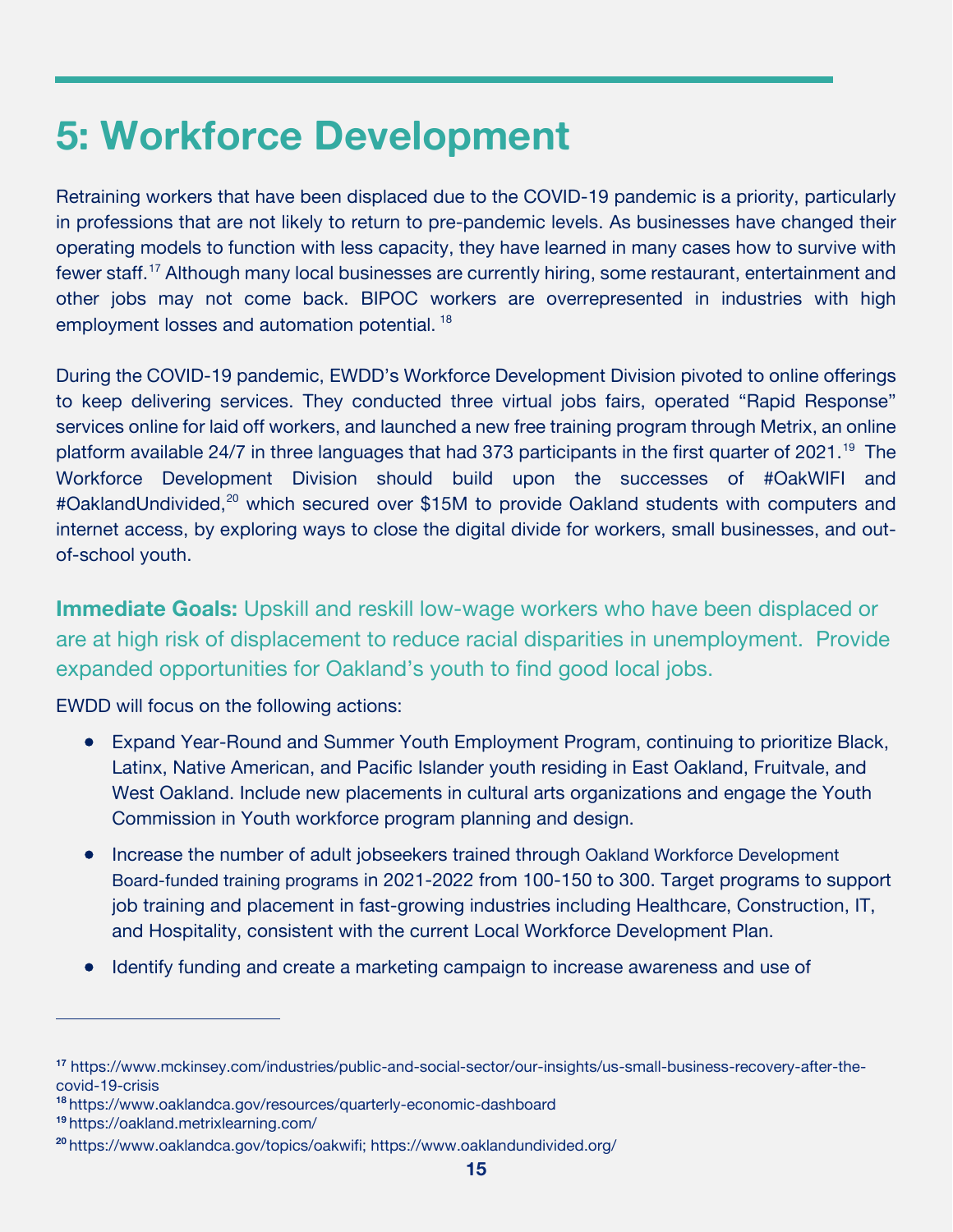Oakland's three American Job Centers of California (AJCCs), targeting ZIP Codes with the highest unemployment rates.

• Complete an asset mapping and evaluation of all city-wide adult and youth employment programming to align strategies and identify opportunities.

**Longer Term Goals:** Increase the number of Earn and Learn opportunities and job placements for Oakland youth. Market the Metrix online learning platform and address access barriers such as lack of computers, access to the internet, and digital literacy. Consider increasing youth wages above minimum wage for Summer 2022 and beyond. Explore and identify funding for a mobile AJCC for underserved communities with an emphasis on majority BIPOC communities in deep East Oakland.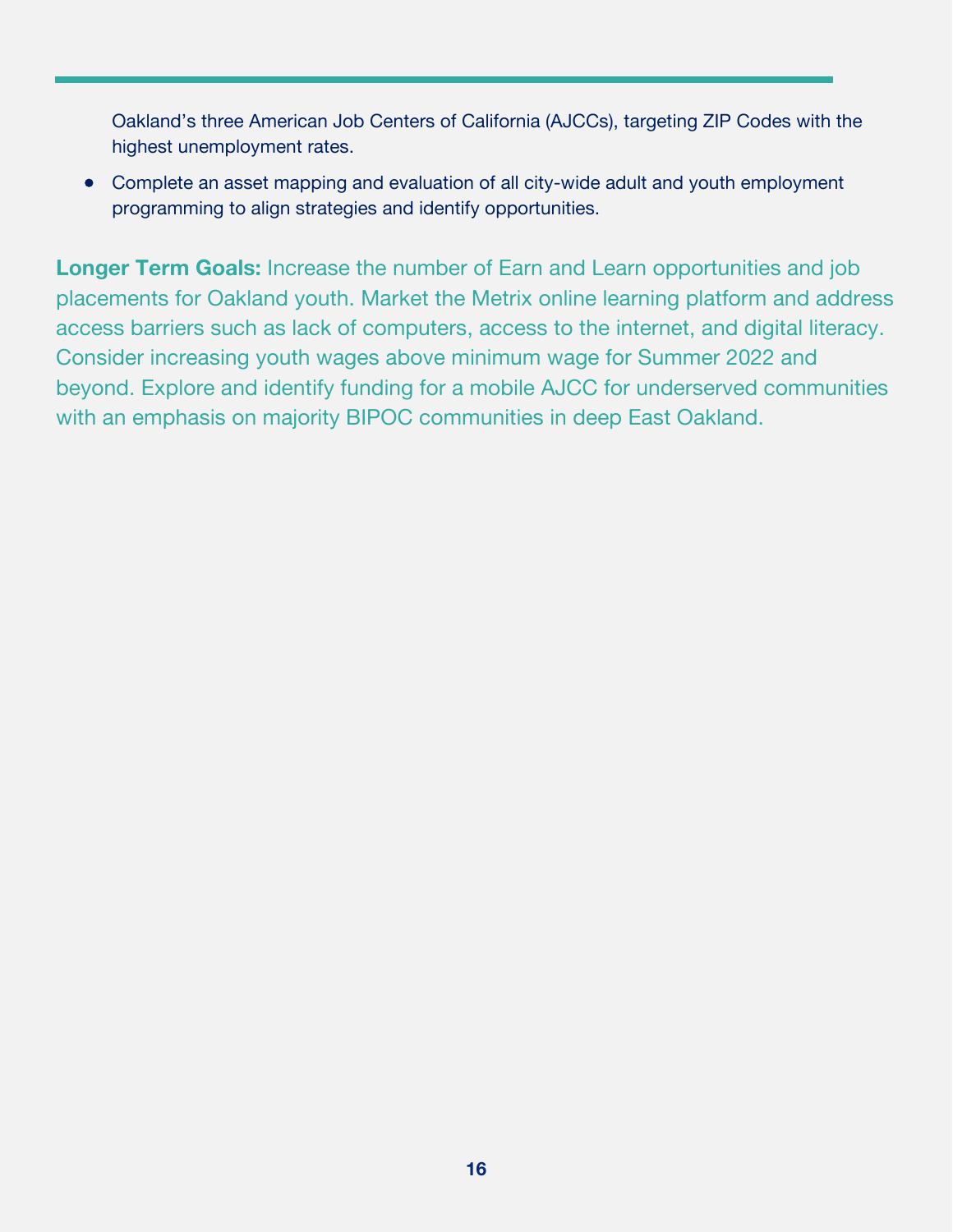#### **What's Next**

EWDD will publish the Economic Recovery Plan and make it available to the public at [http://oaklandca.gov/economicrecovery.](http://oaklandca.gov/economicrecovery)

To support both short- and long-term implementation, the City will begin pilots of prioritized initiatives outlined above and work with internal and external stakeholders to ensure that outcomes are defined and achieved.

In the first critical implementation phase of the Economic Recovery Plan, EWDD will identify the priority actions and goals that require additional funding. For priorities that do not have current City budget or other funding identified, EWDD will explore public-private partnerships to secure grant funding and in-kind support to advance these objectives.

Oakland will continue to participate in the Regional Recovery Taskforce with the cities of San Francisco and San Jose, continue engagement with the members of the Oakland Thrives Wealth Impact Table, and incorporate long term recovery goals and metrics into the City's next Economic Development Strategy in 2022.

This framework will set Oakland on a course toward equitable economic recovery, closing racial and gender disparities in household wealth and income and increasing our community's resilience and sense of belonging so that all Oaklanders can thrive.